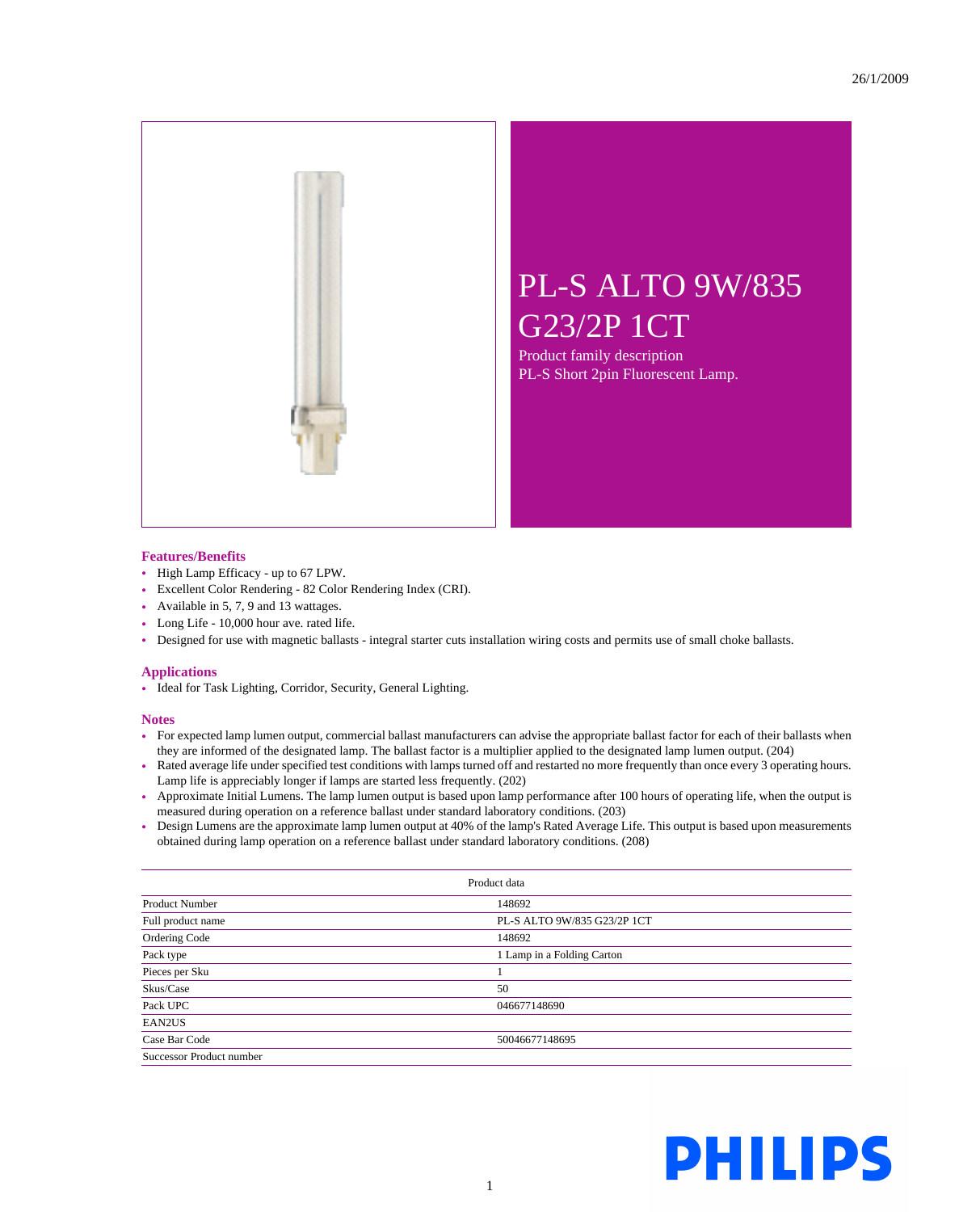| Product data             |                                                |
|--------------------------|------------------------------------------------|
| Base                     | G23 [Two-Pin Compact Fluorescent; low preheat] |
| <b>Base Information</b>  | 2P                                             |
| Execution                | $/2P$ [2 Pins]                                 |
| Packing Type             | 1CT [1 Lamp in a Folding Carton]               |
| Packing Configuration    | 5X10CC                                         |
| Avg. Life                | 10000 hr                                       |
| Ordering Code            | PL-S 9W/835/2P ALTO                            |
| Pack UPC                 | 046677148690                                   |
| Case Bar Code            | 50046677148695                                 |
| Watts                    | 9W                                             |
| Lamp Voltage             | 60 V                                           |
| Dimmable                 | N <sub>0</sub>                                 |
| Color Code               | 835 [CCT of 3500K]                             |
| Color Rendering Index    | 82 Ra8                                         |
| <b>Color Designation</b> | White                                          |
| <b>Color Description</b> | 835 White                                      |
| Color Temperature        | 3500 K                                         |
| <b>Initial Lumens</b>    | 600 Lm                                         |
| Overall Length C         | 167 mm                                         |
| Diameter D               | $28 \text{ mm}$                                |
| Diameter D1              | $13 \text{ mm}$                                |
| <b>Product Number</b>    | 148692                                         |



PL-S 9W





Base G23